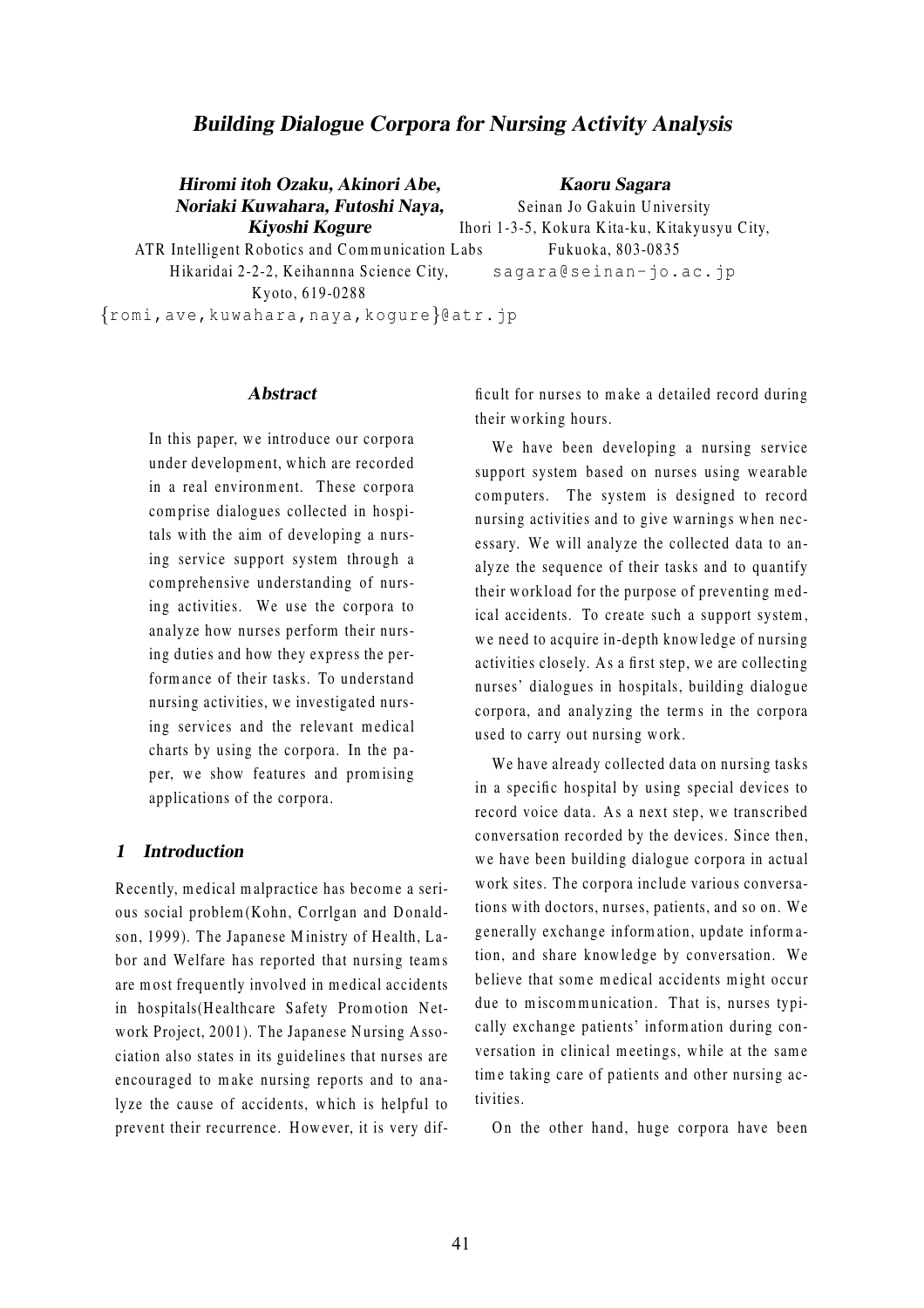built from various voice data and text data( $Kyoto$ Text Corpus, ; K. Maekawa, 2003). Furthermore, many types of tags have been developed for effective using of huge corpora $(H.$  Koiso et al., 2000; M Araki, et al., 1999). However, since the traditional dialogue corpora were mostly recorded on a trial basis, their topics were usually fixed in the corpora, and word usage and meaning of terms were only defined clearly in one of them. In the real field, word usage, topics, and the meaning of terms could not easily be fixed. Furthermore, the corpora have different features from those of the real field data. For example, actual conversations include many types of miscommunications, misunderstanding, a resolution of the misunderstanding, and so on. Consequently, corpora built from such actual conversations can be reflected by miscommunication or misunderstanding. Therefore, it is difficult to analyze the real field data by rules built from the traditional corpora.

In this paper, we focus on the corpora of the voice data recorded by the special devices, and to analyze the voice data to understand nursing activities. For developing a nursing service support system, we checked the corpora and other information such as medical charts, describe features of the corpora and their availability.

## 2 Corpora Collection

### 2.1 E-nightingale Project

In medical sites, higher levels of knowledge and wider experience are needed for using sophisticated medical devices and, in turn, for accomm odating a diverse aging society. It is said that in sufficient knowledge and experience both influence the performance of medical professionals and causes malpractice. On the other hand, by promoting the use of wearable sensors and environment sensors, it is possible to collect a huge amount of data on actions in the real world. Accordingly, some attempts have been made to utilize know ledge obtained by analyzing daily actions in the course of developing sensors for education and accident prevention.

If im portant inform ation could be obtained by analyzing nursing activities automatically recorded by wearable computers, it would be possible to autom atically and m ore correctly m ake nursing reports. Furtherm ore, if the nursing reports could be objectively analyzed, the cost of investigating nursing practices could be kept down and more effective survey research on nursing activities could be conducted. Furthermore, it would be possible to protect nurses from malpractice claim s by distinguishing betw een nursing activities during normal situations and during emergencies.

To exploit this potential, we launched the "Enightingale project" to share and con struct know ledge obtained by analyzing the daily actions and experiences of nurses. This project aims to develop the following technologies:

- 1. To observe and understand daily nursing activities.
- 2. To build a knowledge base through understanding these activities.
- 3. To utilized the necessary knowledge when it's actually needed.

## 2.2 Obtained Voice Data of Nurses' **Activities**

We have recorded various action data by wearable computers designed to analyze nursing activities in hospitals(N. Kuwahara, et al., 2003; N. Kuwahara, et al., 2004). Wearable computers can collect various types of data such as location, passometer results, and posture inclination. In our previous research, we used passometer, location, and cue words to grasp nursing activities. We could understand the nursing activities of a particular nurse but could not understand the relations and inform ation flow am ong staff in a ho spital.

Dialogues between nurses are very important in the perform ance of nursing activities and maintaining staff relations. Dialogues between nurses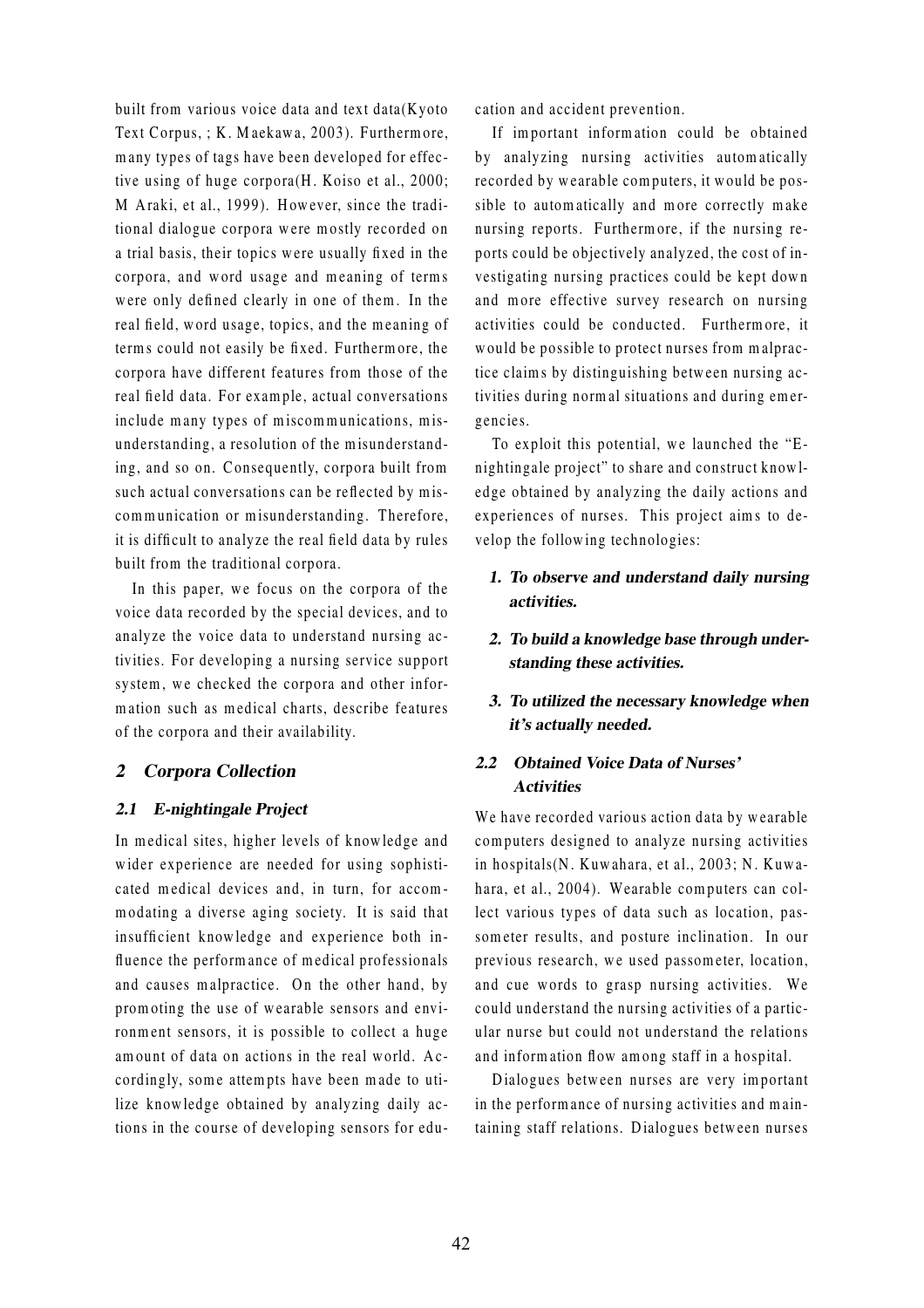and other people, such as patients, doctors, and patients' fam ily, are also im portant for obtaining a variety of conversation behaviors more efficiently. We believe that we can understand not only nursing activities but also conversation mechanisms by developing and analysing corpora of nurses' dialogues.

Therefore, we have conducted experiments to collect voice data of nurses talking during their activities. Our reasons and aims for focusing on voice data are as follows:

- To more effectively make lengthy recordings than sensors with consumer model IC recorders
- $\bullet$  To obtain many data, such as medical charts, in addition to voice data
- To collect and unify term s of nursing activities for developing a support system
- To collect natural dialogue data for clarifi cation of conversation mechanisms and inform ation flow s
- To exam ine the appropriate sen sors for understanding voice data
- To comprehend problems in actual field recording

In the following section, features of voice data collected in experim ents are explained in detail.

### 2.2.1 Voice Data during Clinical Meetings

During nurses' shift changes, they hold clinical meetings to discuss patient information, in the process modifying and confirming this information. Furthermore, if problems occur in their work area, they hold brief conferences to solve the problems by discussing their experiences.

We have recorded nurses dialogues in clinical meetings and brief conferences by using special devices. At the same time, we have obtained such information as who participated in the clinical meetings and brief conferences.

In the hospital where we carried out our experiments, clinical meetings are held in the morning and the evening time for about 20 minutes to one hour. The brief conferences are held at lunch time for about 30 minutes. Collected data were 80 trials for a one-week experiment. The entire recording time was about 20 hours. We made transcriptions of the collected data. Some sample data are shown in table  $1<sup>1</sup>$ 

The transcription was made by four staff members, including an experienced specialist in m aking transcriptions, a nurse who had worked in ho spitals for three years or longer, a pharm acist, and a part-time employee, and it was assumed that the latter three had no experience w orking in the field of transcription.

### 2.2.2 Event-driven Voice Data

To understand nursing activities, a one-day schedule of nursing activities should be recorded and analyzed. However, it is difficult to transcribe all such recorded data. Therefore, we recorded the voice data of nursing activities along with clues annotated by nurses using the special devices.

To obtain voice data in hospitals, we developed an IC-recorder, a microphone with an event button, and an interm ediate control box w ith a buzzer. The event button is used for explicit voice annotation when nurses start or complete a task. When the button is pushed, the buzzer sounds once and its sound is recorded, and then nurses record their tasks at the moment by speaking short sentences. The buzzer is also set to sound periodically (every 10 minutes) to prompt nurses to make voice input about their ongoing tasks. Simple signal processing can extract and classify eventdriven and periodic voice records, as well as nurse call rings.

Event-driven voice data recording is very use-

<sup>&</sup>lt;sup>1</sup>Time indicated elapsed time from the time when the experiment starts. NurseID indicates the nurses participating in the conversation. In this table, there are two nurses in the conversation. U tterance is the tran scription of voice data.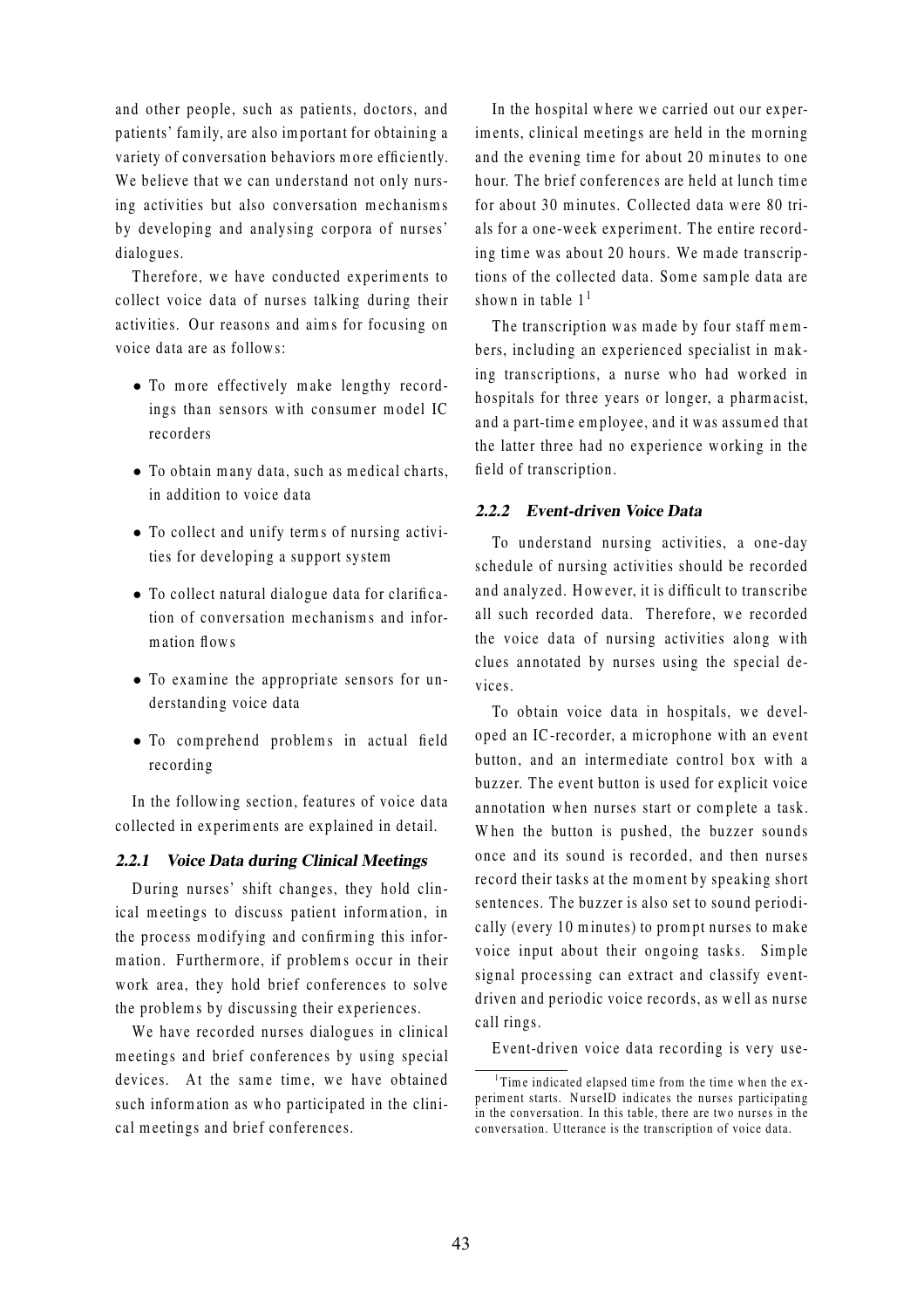| Time     | Nurse ID | Utterance                                                  |  |
|----------|----------|------------------------------------------------------------|--|
| 00:57:19 | A        | The drip infusion is still being given, isn't it? Not yet? |  |
| 00:57:20 | B        | Yes. It's still dripping now.                              |  |
| 00:57:22 | A        | Ah, until when?                                            |  |
| 00:57:24 | B        | Until tomorrow. Until 6 o'clock.                           |  |

Table. 1: Dialogue Transcription Example

ful for accurately recording nursing activities. In addition, this approach can record nursing activities at the desired time. As a result, time information can be easily observed, and we can collect objective data on nursing activities. Therefore, our approach improves the efficiency of research on tim e utilization.

In one department of a hospital, we have conducted experiments on collecting data of nursing work through voice annotations. The nurses work in three shifts, assigned to primary patients of each ward. All nurses were given instructions on the usage of our devices. The entire recording time was about 500 hours. Collected data were gathered from 39 trials for a one-w eek experim ent involving 15 nurses using our devices. We also made transcriptions of the collected data. Some sample transcriptions are shown in Table.2. The transcription was also made by four staff members as mentioned above in  $2.2.1$ .

# 3 Features of the Corpora

As discussed in the previous sections, we focus on dialogue data such as natural conversations collected in daily life or work. We can observe the following features in the corpora.

- $\bullet$  People in the conversations come from various levels of social status.
- Conversations are conducted in various places or situations.
- There are certain relationships or dependencies between the current conversation and the previous conversations.

• Conversations on similar topics are repeated.

For example, nurses engage in conversation not only with other nurses but also with patients, families of patients, and doctors. Naturally, they behave according to their social role. As a result, features of conversation will be different. Examples of such differences are shown as follows:

- Conversations between doctors and nurses include formal and many medical terms.
- A m ong nurses at meetings, form al and many abbreviated expressions of medical terms.
- Among nurses, informal and many abbreviated expressions of medical terms.
- With patients, families of patients and nurses, formal and many words expressing medical terms in simple words.

Nurses exchange and share information on their patients depending on their work situations. The conversations are made in nurse stations, be side a patient's bed, in a clinic, and so on. Sometimes conversation begins from necessity and other times it begin when nurses happen to encounter.

Inform ation on patients should sm oothly be tran sferred from one shift nurse to the next shift nurse. As a result, conversations dealing with the same or similar matter should have certain relationships and dependencies. For example, topics related to the same patient and the same operation patterns of a certain disease repeatedly appeared in our corpora. For example, "to test blood sugar levels", in Table 2, appeared w henever the patients finished a meal.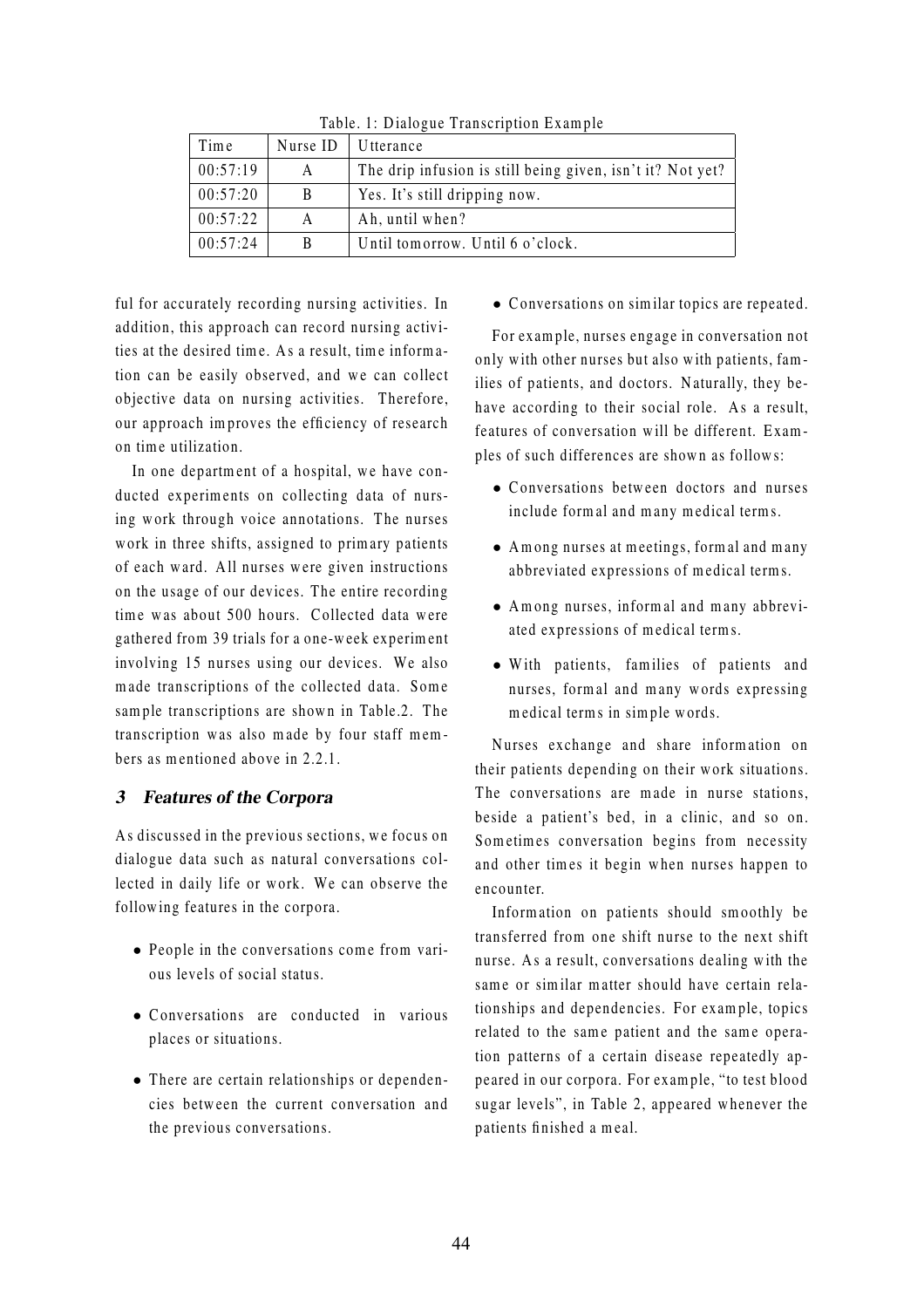| Time       | Utterance                                                                         |
|------------|-----------------------------------------------------------------------------------|
| $11:28:11$ | I'm going to prepare a set of drip infusion for Abe-san.                          |
|            | $\mid$ 11:32:01   I've finished preparing the drip for Abe-san.                   |
| 11:32:04   | I'm going to test blood sugar levels of Naya-san and Kuwahara-san.                |
|            | 11:33:48   I've finished testing blood sugar levels of Naya-san and Kuwahara-san. |

Table. 2: Transcription Example for Nursing Activities

# 4 Applicability of the Corpora as Spoken Language Corpora

In this section, we discuss the applicability of the obtained corpora as spoken language corpora and a strategy to build a set of ontologies from them.

We have already manually generated around 30 hours of corpora for event-driven data and 4 hours of dialogue corpora at clinical meetings.

To understand nursing activities from eventdriven data, we used tags to understand situations. We assumed that key information to evaluate a situation included time, place, medication, disease and the person's name. Therefore, we extracted the person's name, medication and disease from our corpora by using a named entity recognition tool.

Named entity recognition is useful for extracting such information as the person's name, company name, date, and place name. Named entity recognition tools have been developed in research on information extraction, machine translation, and so on. There are two types of named entity recognition: rule-based recognition and statistics-based recognition. We believe that some connections with personal name, for example " さん, さま, くん (Mr/Ms)", are determined at some level, and our target is data that can be exploited to make hand-crafted rules such as medical charts, attendance sheets and so on. Therefore, we studied how to extract personal name, medication and disease using a rule-based named entity recognition tool. NExT is a well-known tool in Japan for rule-ba sed nam ed entity recognition. We used the NExT version  $0.82$  (NExT a Named Entity Extraction Tool, 2002), which can

be download from the Mie University web site. The NExT tool utilizes Chasen version 2.3.3 for m orphological analy sis and ipadic version 2.7.0 as a dictionary (Morphological Analysis System ChaSen, 2003). The dictionary includes many medicine names, diseases, personal names, and place names.

## 4.1 Tags in the Corpora

Next, we extracted personal names, medication, and diseases from the corpora and tagged the corpora to better understand situations. For example, the WHO tag means a speaker, in this case a nurse as a subject using our special device, the WHOM tag means a hearer, the PT tag means the person or patient name mentioned, and the PLACE tag means the place where the communication is conducted. The TIME tag indicates the absolute time calculated from the IC recorder's elaped tim e and the experiment's start time. The MED tag means medication, and the DIS tag indicates the disease name. Table 3 shows a sample of the corpora.

We manually extracted the person name for  $W HO$ ,  $W HOM$ , and PT from the transcription with medical charts. Person names were also extracted by a nam ed entity recognition tool to check the NExT accuracy. Also, we evaluated PLACE by ambience sounds of voice data and schedule of nursing activities. In addition, we manually extracted medication and disease for M ED and DIS.

It should be noted that we are analyzing words specialized to nursing activities in the primitive corpora. Nursing terms include daily used terms for expressing work that supports patients' daily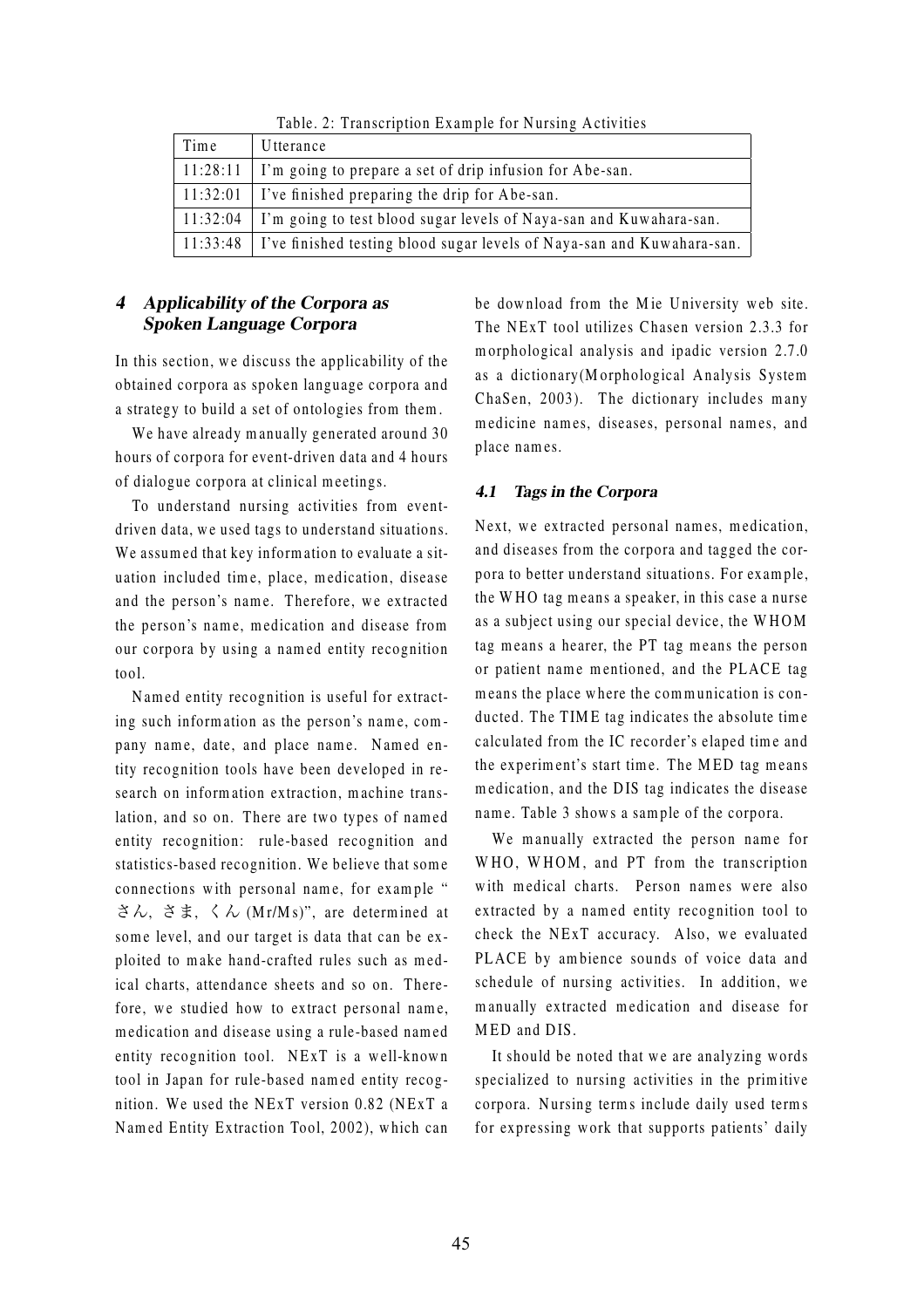Table. 3: C orpora E xam ple

| Elapsed Time | TIM E    | PLACE                | <b>U</b> tterance                                                                                                                    |
|--------------|----------|----------------------|--------------------------------------------------------------------------------------------------------------------------------------|
| 11:28:11     | 18:28:11 | Nurse Station        | $\leq$ WHO=nurseID $>$ I $\leq$ /WHO $>$ 'm going to prepare                                                                         |
|              |          |                      | a set of drip $\langle$ MED $\rangle$ infusion $\langle$ /MED $\rangle$ for $\langle$ PT $\rangle$ Abe-san $\langle$ /PT $\rangle$ . |
| 11:32:01     | 18:32:01 | <b>Nurse Station</b> | $\leq$ WHO=nurseID > I $\leq$ /WHO >'ve finished preparing                                                                           |
|              |          |                      | the drip for $\langle PT \rangle$ Abe-san $\langle PT \rangle$ .                                                                     |
| 11:32:04     | 18:32:04 | Room 401             | $\overline{\rm{y}}$ WHO=nurseID > I $\overline{\rm{y}}$ /WHO >'m going to test blood sugar                                           |
|              |          |                      | levels of $\langle PT \rangle$ Naya-san $\langle PT \rangle$ and $\langle PT \rangle$ Kuwahara-san $\langle PT \rangle$ .            |
| 11:33:48     | 18:33:48 | Room 401             | $\leq$ WHO=nurseID > I $\leq$ /WHO >'ve finished testing blood sugar                                                                 |
|              |          |                      | levels of $\langle PT \rangle$ Naya-san $\langle PT \rangle$ and $\langle PT \rangle$ Kuwahara-san $\langle PT \rangle$ .            |

lives as well as medical terms specialized for the particular medical situation. Furthermore, some medicine and disease names are different from the expressions used in from dictionaries, since our corpora include colloquial expressions. Moreover, it is difficult to tag some expressions that have the same meaning.

## 4.2 Nursing Terms Featured in the Corpora

In this section, we describe some expressions that express controversial features for tagging.

For instance, in general " $\forall k \lambda \land k$  (sengan)" means "洗顔 (washing face)," but if it is narrated before surgery in ophthalmology, it means "洗眼 (w a shing eye)." "自立する (jiritsu-suru)" m ean s " standing w alk" if it is narrated in a conversation among nurses, but it means "to earn one's living by one self" in general, as when it is narrated in a conversation betw een a nurse and a patient's family. Thus some words have multiple meanings according to the situation. As a result, sometimes nurses, especially novice nurses, experience misunderstanding in their communications. A nother exam ple is "ほりゅう (horyu)", w hich means "suspend giving medicine" or "keep a sting stung". Therefore, we think we will be able to gather many words that have multiple meanings when we check the collected corpora. This will allow us to build or extend the contents of a dictionary of multiple-meaning expressions.

In our studies, we also observed the following cases:

 $\bullet$  multiple expressions

- "咳 (seki)" and "咳嗽(gaisou)" m ean tussis and coughing
- "尿(nyou)" and "ハルン(harun)", and " おしっこ(o shikko)" m ean urine and pee
- "糖尿 (tounyou)" and "ディアベ (diabe)" and "DM" mean sugar diabetes (diabetic mellitus)

These types of expressions are used to hide the real meaning from patients, and they're sometimes used because the expression is currently fashionable.

- abbreviated expressions
	- $-$  " $\mathcal{F}$   $\vee$  (an)" means ampule
	- $-$  " $\geq$  ") (miri)" means milliliter or milligram
	- $-$  " $\hat{\pi}$  2 (bun-ni)" means half or two times
	- $-$  "ノボアール (nobo-aaru)" means Novolin R, which is a medication for diabete s

These types of expressions seem to be used for quick communication. In particular, medications are sometime shortened into shorter words, such as Novolin R into R only.

These expressions are relatively frequently used and sometimes seem to cause nursing accidents or incidents due to miscommunication.

We think we will be able to obtain many concepts that have multiple expressions and abbre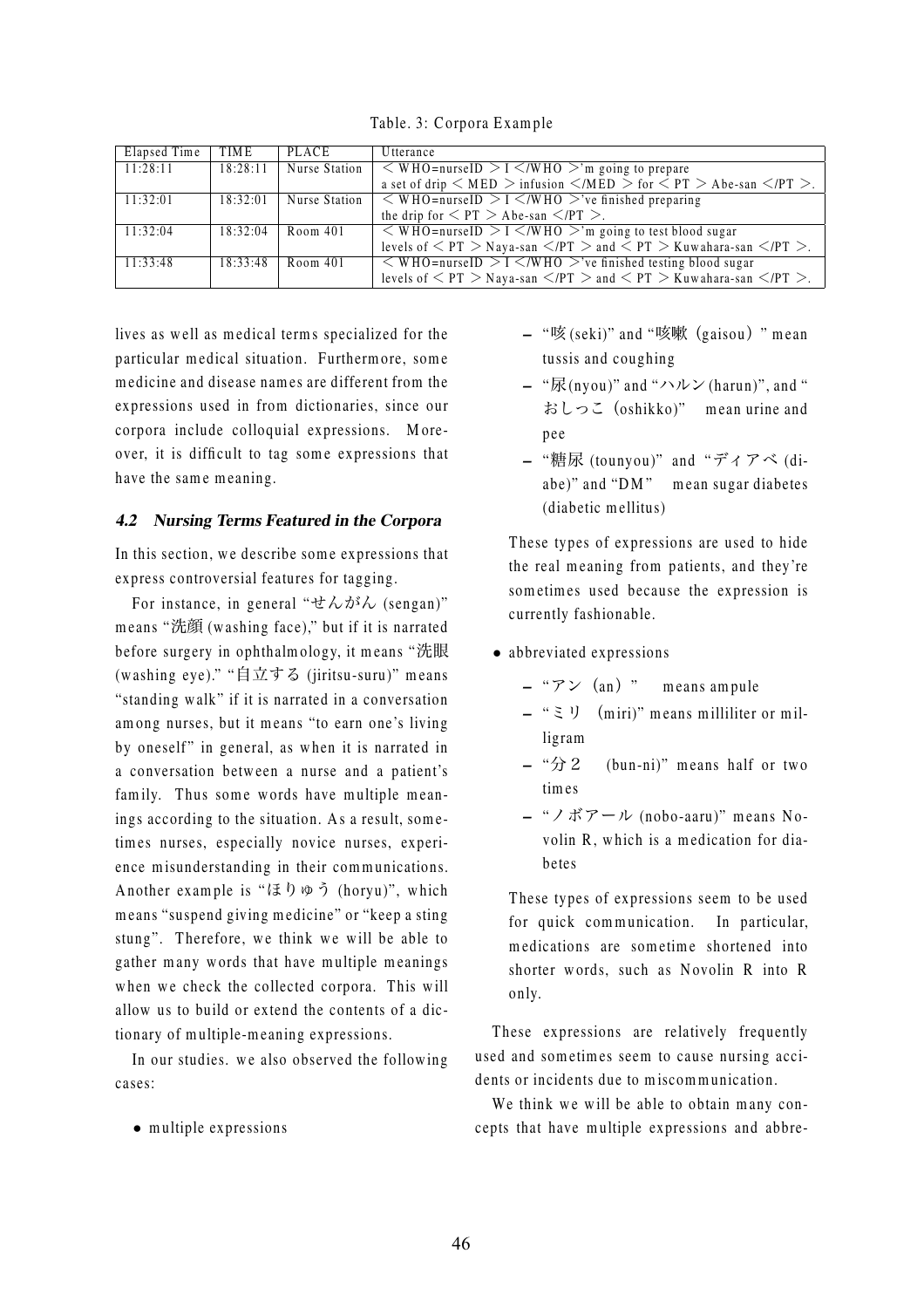viated expressions by checking the collected corpora. Then we could build or extend contents of a multiple-expression concept dictionary and an abbreviated-expression dictionary.

To develop a support system for nursing activities, we should standardize technical nursing term s. However, there are many types of terms used in typical nurses' dialogues. For example, nurses uses

- $\bullet$  admission to a hospital expressed as "AD"
- "AD" originates from "admission" in English
- discharge from hospital expressed as " $\Sigma$ ト (ento)"
- " $\pm \vee \vdash$  (ento)" originates from entlassen in G erm an

Furtherm ore, there are many new medicines used in hospitals. It is difficult to uniformly manage these new words. The standardization of nursing terms thus has many problems.

We think that even ambiguous words can be understood if we recognize nurses' working situations by using the information of many types of sensors. This would require using a position sensor to identify nurses' working locations as well as who is participating in conversations. We could supplement missing information and complete or correct ambiguous information by referring to such information from sensors.

## 4.3 Feature as Spoken Language Corpora

A chronological relation ship or dependency m ap among nurses can be accurately obtained by referring to nursing records and medical charts. Conventional dialogue corpora can only offer one-toone conversations, permitting only a simple analysis. In addition, it is easy to make a wrong analy sis.

On the other hand, if we analyze our corpora with a chronological relationship or dependency among nurses, we can discover true features of conversation phenom ena. For in stance, person A exchanges information with person B, but person B misunderstands person A's information. Person B conveys the information to person C. Then C realizes B's misunderstanding and informs B so that B can correct the information. Thus we can obtain communication patterns between more than two persons who do not know each other's situation.

To utilize the dictionaries obtained from our corpora and sensor information, we can build a set of ontologies for conversations between multiple persons. In building a set of ontologies, the mechanism of conversations can be clarified, and a method for finding points of mistakes given ambiguous expressions can be examined.

In this paper, we focus on nursing vocabularies and nursing activities. Of course they are slightly different from general terms and general situations, but these corpora and dictionary-building techniques can be applied to general terms and situations between spoken language and written language.

In finishing the tran scription of the clinical meetings and event-driven data, we are building the corpora. Here we note that it is difficult to tag MED and DIS because there are multiple expressions and abbreviated expressions. We need to develop a way to designate standard expressions from the multiple and abbreviated expressions.

## 5 Conclusion

In this paper, we introduced our E-nightingale project. We also show ed voice data collection in a real workplace such as a hospital and discussed the im portance and potential of generating corpora from this data.

In the next step, all of the collected voice data will be made into corpora, and tags will be m ade to con struct know ledge ba sed on experiences from conversation corpora. Furthermore, we will develop methods to build corpora from collected data autom atically. From this corpora, we will develop a system to analyze actual dia